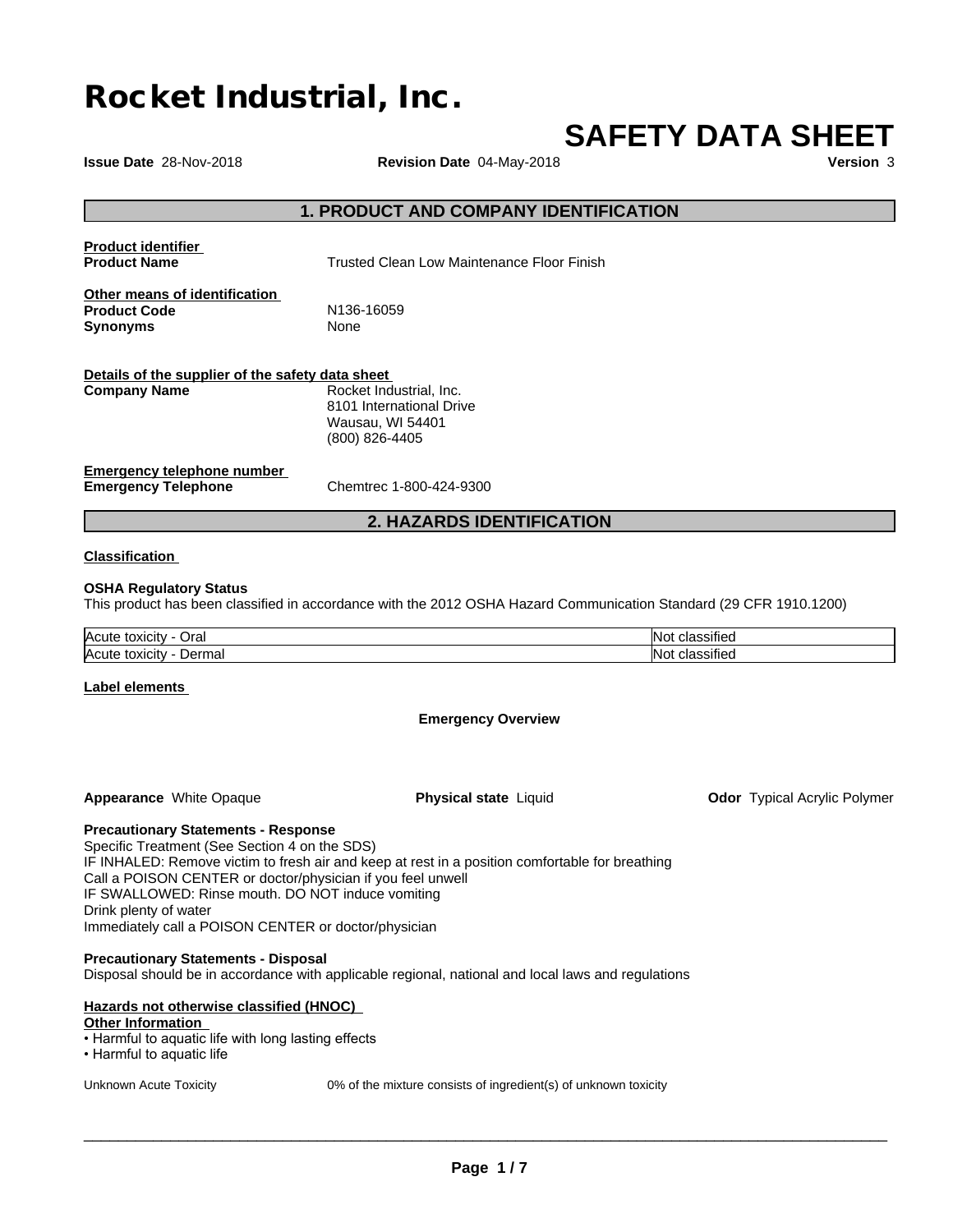# **3. COMPOSITION/INFORMATION ON INGREDIENTS**

| <br>- ---                                               | ' No       | м.<br>m<br>70 | JELI EI |
|---------------------------------------------------------|------------|---------------|---------|
| $ -$<br>`rihi.<br><br>11 L<br>$^{\prime\prime}$<br>חומו | 78-<br>- 1 |               |         |

\*The exact percentage (concentration) of composition has been withheld as a trade secret.

# **4. FIRST AID MEASURES First aid measures Skin Contact** Mash off immediately with soap and plenty of water. **Eye contact** Exercise Rinse thoroughly with plenty of water for at least 15 minutes, lifting lower and upper eyelids. Consult a physician. **Inhalation** Remove to fresh air. **Ingestion Clean mouth with water and drink afterwards plenty of water. Most important symptoms and effects, both acute and delayed Symptoms Any additional important symptoms and effects are described in Section 11: Toxicology** Information. **Indication of any immediate medical attention and special treatment needed Note to physicians** Treat symptomatically.

# **5. FIRE-FIGHTING MEASURES**

### **Suitable extinguishing media**

Use extinguishing measures that are appropriate to local circumstances and the surrounding environment.

**Unsuitable extinguishing media** Caution: Use of water spray when fighting fire may be inefficient.

### **Specific hazards arising from the chemical**

No Information available.

### **Explosion data Sensitivity to Mechanical Impact** None.

**Sensitivity to Static Discharge** None.

### **Protective equipment and precautions for firefighters**

As in any fire, wear self-contained breathing apparatus pressure-demand, MSHA/NIOSH (approved or equivalent) and full protective gear.

# **6. ACCIDENTAL RELEASE MEASURES**

### **Personal precautions, protective equipment and emergency procedures**

**Personal precautions** Ensure adequate ventilation, especially in confined areas.

**Environmental precautions**

**Environmental precautions** Do not allow into any storm sewer drains, lakes, streams, ponds, estuaries, oceans or other surface water bodies. Should not be released into the environment. Dispose of according to all local city, state and federal rules and regulations.

**Methods and material for containment and cleaning up**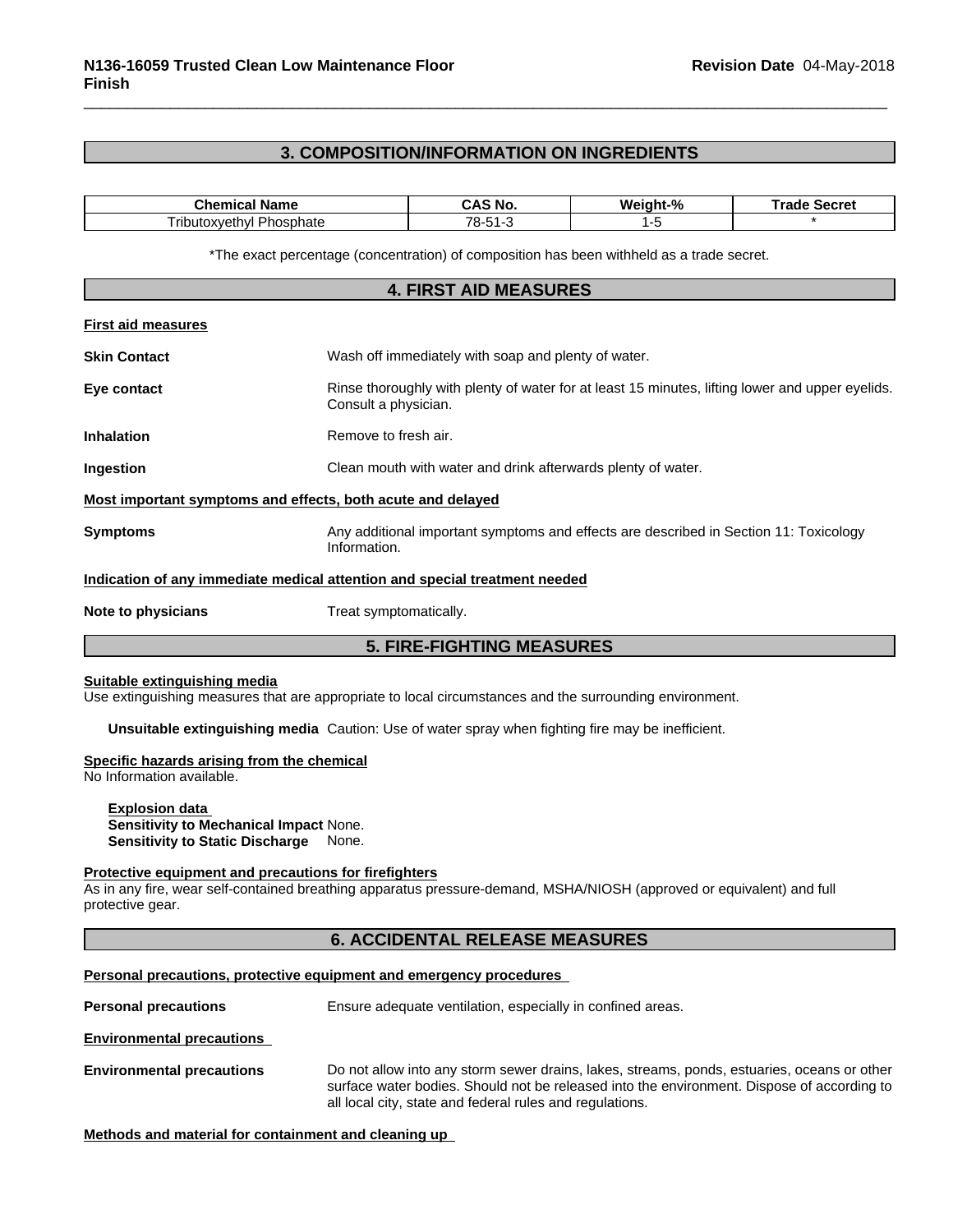| <b>Methods for containment</b>                               | Prevent further leakage or spillage if safe to do so.                    |
|--------------------------------------------------------------|--------------------------------------------------------------------------|
| Methods for cleaning up                                      | Pick up and transfer to properly labeled containers.                     |
|                                                              | <b>7. HANDLING AND STORAGE</b>                                           |
| <b>Precautions for safe handling</b>                         |                                                                          |
| Advice on safe handling                                      | Handle in accordance with good industrial hygiene and safety practice.   |
| Conditions for safe storage, including any incompatibilities |                                                                          |
| <b>Storage Conditions</b>                                    | Keep containers tightly closed in a dry, cool and well-ventilated place. |
| Incompatible materials                                       | None known based on information supplied.                                |
|                                                              |                                                                          |

# **8. EXPOSURE CONTROLS/PERSONAL PROTECTION**

### **Control parameters**

### **Exposure Guidelines** .

| <b>Chemical Name</b>        | <b>ACGIH TLV</b> | <b>OSHA PEL</b>                      | <b>NIOSH IDLH</b>           |
|-----------------------------|------------------|--------------------------------------|-----------------------------|
| 2-(2-methoxypropoxy)propano | STEL: 150 ppm    | TWA: 100 ppm                         | IDLH: 600 ppm               |
| 34590-94-8                  | TWA: 100 ppm     | TWA: $600 \text{ mg/m}^3$            | TWA: 100 ppm                |
|                             |                  | (vacated) TWA: 100 ppm               | TWA: $600 \text{ mg/m}^3$   |
|                             |                  | (vacated) TWA: $600 \text{ mg/m}^3$  | STEL: 150 ppm               |
|                             |                  | (vacated) STEL: 150 ppm              | STEL: 900 mg/m <sup>3</sup> |
|                             |                  | (vacated) STEL: $900 \text{ mg/m}^3$ |                             |
|                             |                  | (vacated) S*                         |                             |
|                             |                  |                                      |                             |

*NIOSH IDLH Immediately Dangerous to Life or Health*

**Other Information** Vacated limits revoked by the Court of Appeals decision in AFL-CIO v.OSHA, 965 F.2d 962 (11th Cir., 1992). **Appropriate engineering controls Engineering Controls** Showers, Eyewash stations & Ventilation systems.

# **Individual protection measures, such as personal protective equipment**

| <b>Eye/face protection</b>    | Wear safety glasses with side shields (or goggles).                                                                                                                                                                                                                                                                              |
|-------------------------------|----------------------------------------------------------------------------------------------------------------------------------------------------------------------------------------------------------------------------------------------------------------------------------------------------------------------------------|
| Skin and body protection      | Wear protective gloves and protective clothing.                                                                                                                                                                                                                                                                                  |
| <b>Respiratory protection</b> | If exposure limits are exceeded or irritation is experienced, NIOSH/MSHA approved<br>respiratory protection should be worn. Positive-pressure supplied air respirators may be<br>required for high airborne contaminant concentrations. Respiratory protection must be<br>provided in accordance with current local regulations. |
| General Hygiene               | Handle in accordance with good industrial hygiene and safety practice. Wear suitable<br>gloves and eye/face protection.                                                                                                                                                                                                          |

# **9. PHYSICAL AND CHEMICAL PROPERTIES**

# **Information on basic physical and chemical properties**

| <b>Physical state</b> | Liauid                         |
|-----------------------|--------------------------------|
| Appearance            | <b>White Opaque</b>            |
| Color                 | White                          |
| Odor                  | <b>Typical Acrylic Polymer</b> |
| <b>Odor threshold</b> | No Information available       |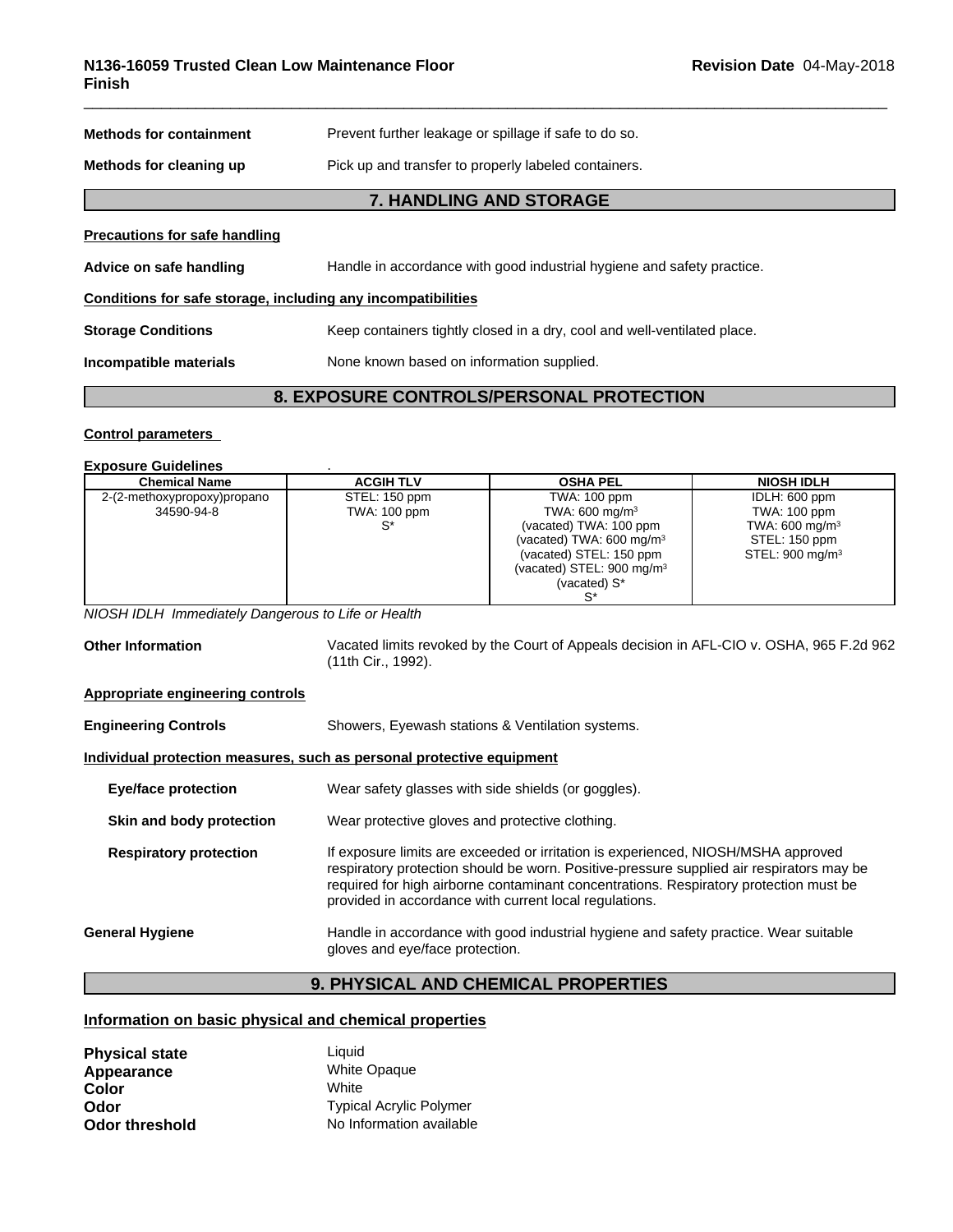| <b>Property</b>                   | Values                   | Remarks • Method |
|-----------------------------------|--------------------------|------------------|
| рH                                | $8.0 - 9.0$              |                  |
| <b>Specific Gravity</b>           | 1.019                    |                  |
| <b>Viscosity</b>                  | $< 25$ cP @ 25°C         |                  |
| Melting point/freezing point      | No Information available |                  |
| <b>Flash point</b>                | None                     |                  |
| Boiling point / boiling range     | 100 °C / 212 °F Degrees  |                  |
| <b>Evaporation rate</b>           | No Information available |                  |
| Flammability (solid, gas)         | No data available        |                  |
| <b>Flammability Limits in Air</b> |                          |                  |
| <b>Upper flammability limit:</b>  | No Information available |                  |
| Lower flammability limit:         | No Information available |                  |
| Vapor pressure                    | No Information available |                  |
| Vapor density                     | No Information available |                  |
| <b>Water solubility</b>           | Emulsifies               |                  |
| <b>Partition coefficient</b>      | No Information available |                  |
| <b>Autoignition temperature</b>   | No Information available |                  |
| Decomposition temperature         | No Information available |                  |
| <b>Other Information</b>          |                          |                  |
| <b>Density Lbs/Gal</b>            | 8.50                     |                  |

# **10. STABILITY AND REACTIVITY**

# **Reactivity**

No data available

### **Chemical stability**

Stable under recommended storage conditions.

**VOC Content (%)** 3.92

# **Possibility of Hazardous Reactions**

None under normal processing.

### **Conditions to avoid**

Extremes of temperature and direct sunlight.

# **Incompatible materials**

None known based on information supplied.

# **Hazardous Decomposition Products**

None known based on information supplied.

# **11. TOXICOLOGICAL INFORMATION**

# **Information on likely routes of exposure**

### **Product Information**

| namical Nama        | Oral I D50                        | Dermal I D50                                                                              | Inhalation I C50 |
|---------------------|-----------------------------------|-------------------------------------------------------------------------------------------|------------------|
| Ingestion           |                                   | Do not taste or swallow. Ingestion may cause irritation to mucous membranes.              |                  |
| <b>Skin Contact</b> |                                   | Avoid contact with skin. Prolonged or repeated contact may dry skin and cause irritation. |                  |
| Eye contact         |                                   | Avoid contact with eyes. Contact with eyes may cause irritation.                          |                  |
| <b>Inhalation</b>   | irritation of respiratory system. | Avoid breathing vapors or mists. Inhalation of vapors in high concentration may cause     |                  |

| <b>Chemical Name</b>     | Oral LD50       | Dermal LD50                          | <b>Inhalation LC50</b>     |
|--------------------------|-----------------|--------------------------------------|----------------------------|
| Tributoxyethyl Phosphate | Rat<br>= 3 g/kg | Rabbit<br>$\overline{ }$<br>.6 mL/ka | ´ Rat ) 4 h<br>$>6.4$ ma/L |
| 78-51-3                  |                 |                                      |                            |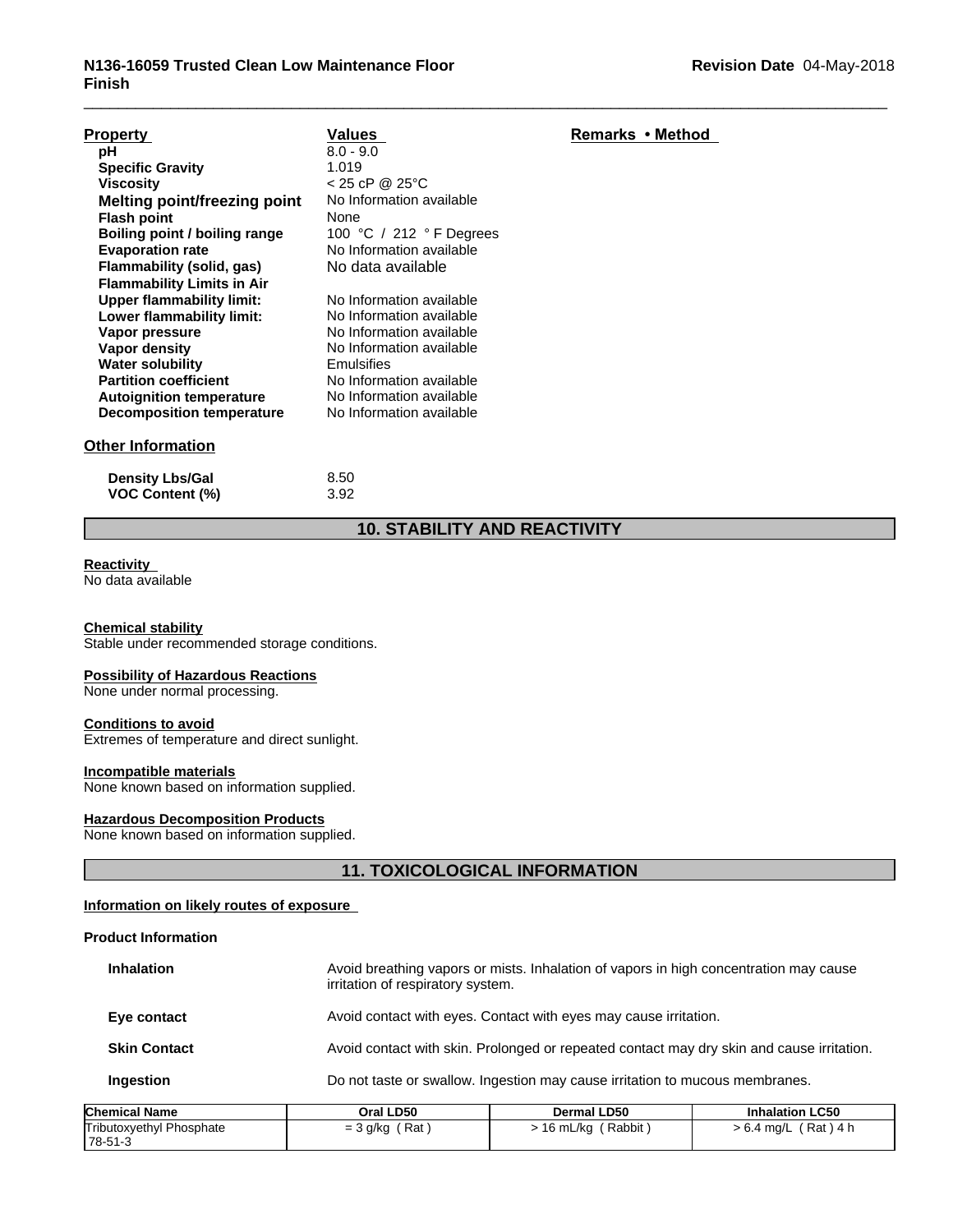| Information on toxicological effects                                                                                                                                         |                                                                                                                                                                            |
|------------------------------------------------------------------------------------------------------------------------------------------------------------------------------|----------------------------------------------------------------------------------------------------------------------------------------------------------------------------|
| <b>Symptoms</b>                                                                                                                                                              | No Information available.                                                                                                                                                  |
|                                                                                                                                                                              | Delayed and immediate effects as well as chronic effects from short and long-term exposure                                                                                 |
| <b>Sensitization</b><br><b>Germ cell mutagenicity</b><br>Carcinogenicity<br><b>Reproductive toxicity</b><br><b>STOT - single exposure</b><br><b>STOT - repeated exposure</b> | No Information available.<br>No Information available.<br>No Information available.<br>No Information available.<br>No Information available.<br>No Information available. |
| <b>Aspiration hazard</b><br>Numerical measures of toxicity - Product Information                                                                                             | No Information available.                                                                                                                                                  |
| <b>Unknown Acute Toxicity</b>                                                                                                                                                | 0% of the mixture consists of ingredient(s) of unknown toxicity                                                                                                            |
| ATEmix (oral)<br><b>ATEmix (dermal)</b><br>ATEmix (inhalation-dust/mist)                                                                                                     | The following values are calculated based on chapter 3.1 of the GHS document.<br>9.836.00<br>43,911.00<br>324.78                                                           |

# **12. ECOLOGICAL INFORMATION**

### **Ecotoxicity**

19.33% of the mixture consists of components(s) of unknown hazards to the aquatic environment

| <b>Chemical Name</b>              | Algae/aquatic plants               | <b>Fish</b>                         | <b>Crustacea</b>                |
|-----------------------------------|------------------------------------|-------------------------------------|---------------------------------|
| <b>Tributoxyethyl Phosphate</b>   |                                    | 10.4 - 12.0: 96 h Pimephales        |                                 |
| 78-51-3                           |                                    | promelas mg/L LC50 flow-through     |                                 |
| 2-(2-ethoxyethoxy)ethanol         |                                    | 10000: 96 h Lepomis macrochirus     | 3940 - 4670: 48 h Daphnia magna |
| 111-90-0                          |                                    | mg/L LC50 static 19100 - 23900: 96  | mg/L EC50                       |
|                                   |                                    | h Lepomis macrochirus mg/L LC50     |                                 |
|                                   |                                    | flow-through 11400 - 15700: 96 h    |                                 |
|                                   |                                    | Oncorhynchus mykiss mg/L LC50       |                                 |
|                                   |                                    | flow-through 11600 - 16700: 96 h    |                                 |
|                                   |                                    | Pimephales promelas mg/L LC50       |                                 |
|                                   |                                    | flow-through 13400: 96 h Salmo      |                                 |
|                                   |                                    | gairdneri mg/L LC50 flow-through    |                                 |
| [2-(2-Methoxymethylethoxy)methyle |                                    | 11619: 96 h Pimephales promelas     | 10: 48 h Daphnia magna mg/L     |
| thoxy]-propanol                   |                                    | mg/L LC50 static                    | <b>EC50</b>                     |
| 25498-49-1                        |                                    |                                     |                                 |
| 2-(2-methoxypropoxy)propano       |                                    | 10000: 96 h Pimephales promelas     | 1919: 48 h Daphnia magna mg/L   |
| 34590-94-8                        |                                    | mg/L LC50 static                    | LC50                            |
| Methyl Chloro Isothiazolinone     | $0.03 - 0.13$ : 96 h               | 1.6: 96 h Oncorhynchus mykiss       | 0.12 - 0.3: 48 h Daphnia magna  |
| 26172-55-4                        | Pseudokirchneriella subcapitata    | mg/L LC50 semi-static               | mg/L EC50 Flow through 0.71 -   |
|                                   | mg/L EC50 static 0.11 - 0.16: 72 h |                                     | 0.99: 48 h Daphnia magna mg/L   |
|                                   | Pseudokirchneriella subcapitata    |                                     | EC50 Static 4.71: 48 h Daphnia  |
|                                   | mg/L EC50 static 0.31: 120 h       |                                     | magna mg/L EC50                 |
|                                   | Anabaena flos-aquae mg/L EC50      |                                     |                                 |
| Magnesium Chloride                | 2200: 72 h Desmodesmus             | 1970 - 3880: 96 h Pimephales        | 140: 48 h Daphnia magna mg/L    |
| 7786-30-3                         | subspicatus mg/L EC50              | promelas mg/L LC50 static 4210: 96  | EC50 Static 1400: 24 h Daphnia  |
|                                   |                                    | h Gambusia affinis mg/L LC50 static | magna mg/L EC50                 |

# **Persistence and degradability**

No Information available.

### **Bioaccumulation**

Bioaccumulative potential.

| <b>Chemical Name</b>            | <b>Partition coefficient</b> |
|---------------------------------|------------------------------|
| <b>Tributoxyethyl Phosphate</b> | $3.65 - 4.78$                |
| 78-51-3                         |                              |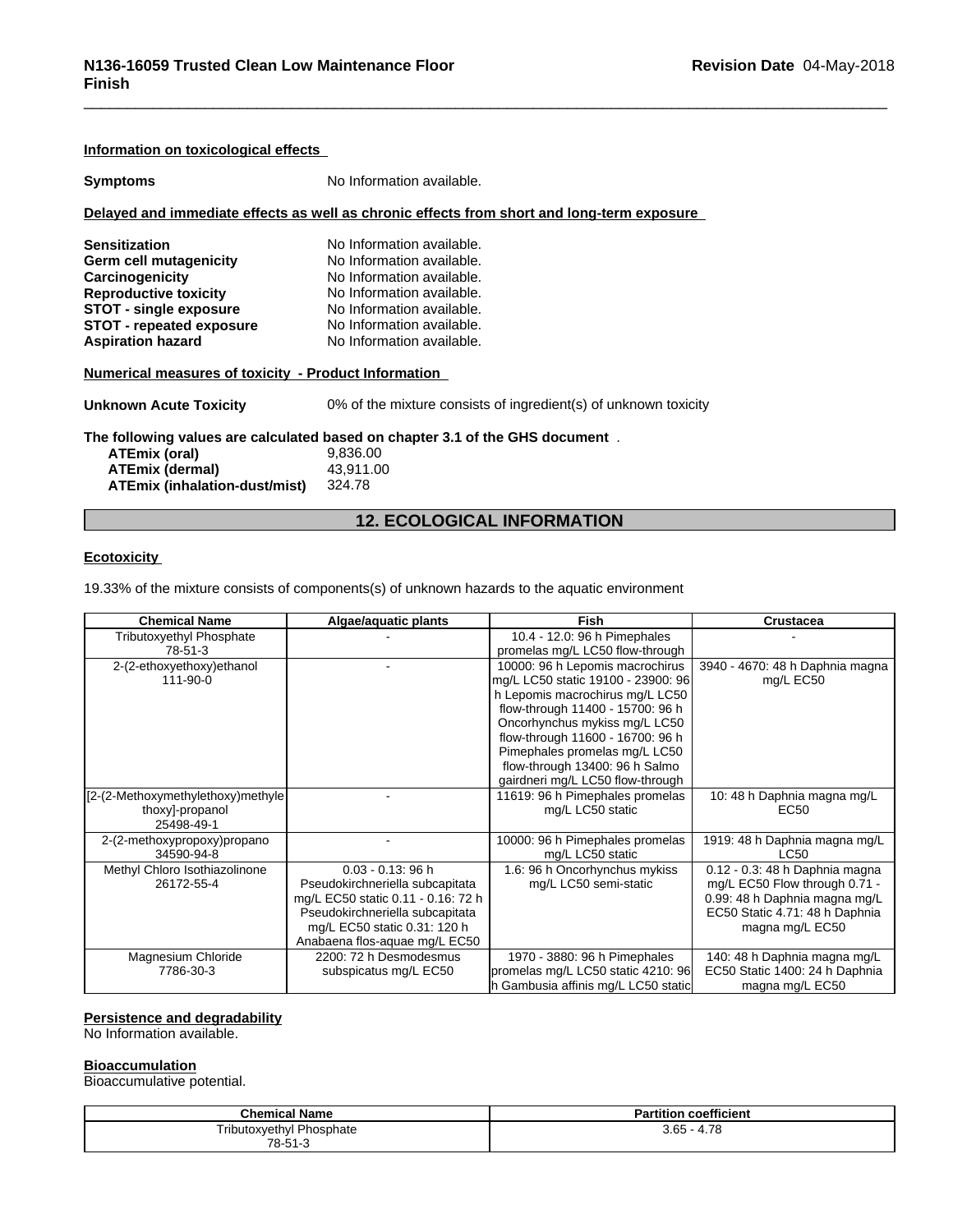**Other adverse effects** No Information available

# **13. DISPOSAL CONSIDERATIONS**

| Waste treatment methods |                                                                                                        |
|-------------------------|--------------------------------------------------------------------------------------------------------|
| Disposal of wastes      | Disposal should be in accordance with applicable regional, national and local laws and<br>regulations. |
| Contaminated packaging  | Do not reuse container.                                                                                |

This product contains one or more substances that are listed with the State of California as a hazardous waste.

# **14. TRANSPORT INFORMATION**

The basic description below is specific to the container size. This information is provided for at a glance DOT information. Please refer to the container and/or shipping papers for the appropriate shipping description before tendering this material for shipment. For additional information, please contact the distributor listed in section 1 of this SDS.

| <b>DOT</b> | Not regulated |  |
|------------|---------------|--|
|            |               |  |

**TDG** Not regulated

# **15. REGULATORY INFORMATION**

| International Inventories |          |  |
|---------------------------|----------|--|
| TSCA                      | Complies |  |
| <b>DSL/NDSL</b>           | Complies |  |

 **Legend:** 

 **TSCA** - United States Toxic Substances Control Act Section 8(b) Inventory  **DSL/NDSL** - Canadian Domestic Substances List/Non-Domestic Substances List

### **US Federal Regulations**

### **SARA 313**

Section 313 of Title III of the Superfund Amendments and Reauthorization Act of 1986 (SARA). This product contains a chemical or chemicals which are subject to the reporting requirements of the Act and Title 40 of the Code of Federal Regulations, Part 372

| <b>Chemical Name</b>                                          | <b>SARA 313 - Threshold Values %</b> |
|---------------------------------------------------------------|--------------------------------------|
| 2-(2-ethoxyethoxy) ethanol - 111-90-0                         | 1.0                                  |
| [2-(2-Methoxymethylethoxy)methylethoxy]-propanol - 25498-49-1 | 1.0                                  |
| Zinc ammonium carbonate -                                     | 1.0                                  |
| SARA 311/312 Hazard Categories                                |                                      |
| Acute health hazard                                           | No                                   |
| <b>Chronic Health Hazard</b>                                  | No                                   |
| <b>Fire hazard</b>                                            | No                                   |
| Sudden release of pressure hazard                             | No                                   |
| <b>Reactive Hazard</b>                                        | No                                   |
|                                                               |                                      |

### **CWA (Clean WaterAct)**

This product does not contain any substances regulated as pollutants pursuant to the Clean Water Act (40 CFR 122.21 and 40 CFR 122.42)

### **CERCLA**

This material, as supplied, does not contain any substances regulated as hazardous substances under the Comprehensive Environmental Response Compensation and Liability Act (CERCLA) (40 CFR 302) or the Superfund Amendments and Reauthorization Act (SARA) (40 CFR 355). There may be specific reporting requirements at the local, regional, or state level pertaining to releases of this material